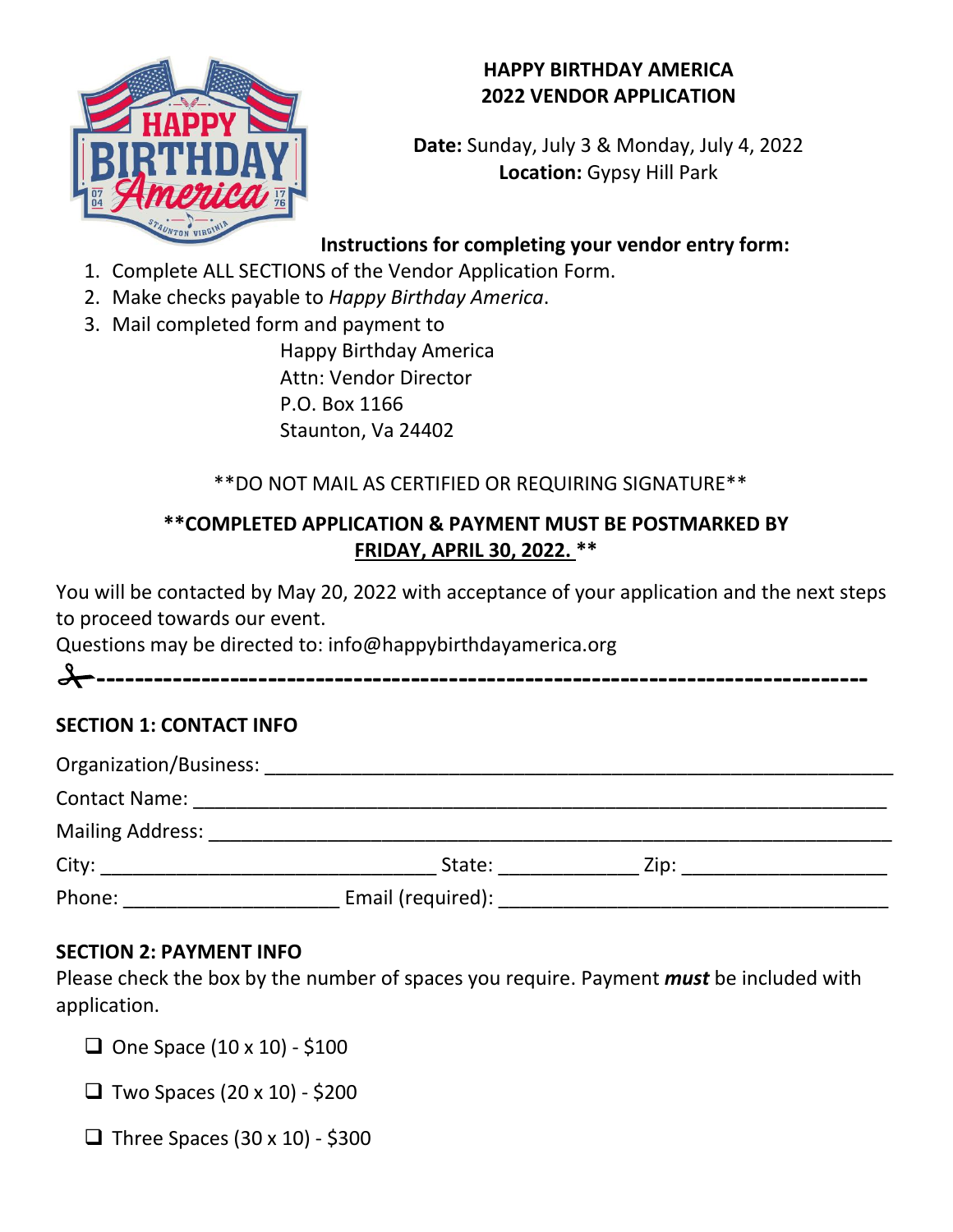*Due to space limitations, it is likely that not all applications will be accepted. Payment from applications that are not accepted will be returned in full.* 

#### **SECTION 2: DESCRIPTION OF ENTRY**

Please provide a description of the items you plan to sell including a range of prices.

Please list any equipment you will use which requires electricity, the voltage needed, and the total number of electric receptacles you will require.

\_\_\_\_\_\_\_\_\_\_\_\_\_\_\_\_\_\_\_\_\_\_\_\_\_\_\_\_\_\_\_\_\_\_\_\_\_\_\_\_\_\_\_\_\_\_\_\_\_\_\_\_\_\_\_\_\_\_\_\_\_\_\_\_\_\_\_\_\_\_\_\_\_\_\_\_\_ \_\_\_\_\_\_\_\_\_\_\_\_\_\_\_\_\_\_\_\_\_\_\_\_\_\_\_\_\_\_\_\_\_\_\_\_\_\_\_\_\_\_\_\_\_\_\_\_\_\_\_\_\_\_\_\_\_\_\_\_\_\_\_\_\_\_\_\_\_\_\_\_\_\_\_\_\_

\_\_\_\_\_\_\_\_\_\_\_\_\_\_\_\_\_\_\_\_\_\_\_\_\_\_\_\_\_\_\_\_\_\_\_\_\_\_\_\_\_\_\_\_\_\_\_\_\_\_\_\_\_\_\_\_\_\_\_\_\_\_\_\_\_\_\_\_\_\_\_\_\_\_\_\_\_ \_\_\_\_\_\_\_\_\_\_\_\_\_\_\_\_\_\_\_\_\_\_\_\_\_\_\_\_\_\_\_\_\_\_\_\_\_\_\_\_\_\_\_\_\_\_\_\_\_\_\_\_\_\_\_\_\_\_\_\_\_\_\_\_\_\_\_\_\_\_\_\_\_\_\_\_\_ \_\_\_\_\_\_\_\_\_\_\_\_\_\_\_\_\_\_\_\_\_\_\_\_\_\_\_\_\_\_\_\_\_\_\_\_\_\_\_\_\_\_\_\_\_\_\_\_\_\_\_\_\_\_\_\_\_\_\_\_\_\_\_\_\_\_\_\_\_\_\_\_\_\_\_\_\_ \_\_\_\_\_\_\_\_\_\_\_\_\_\_\_\_\_\_\_\_\_\_\_\_\_\_\_\_\_\_\_\_\_\_\_\_\_\_\_\_\_\_\_\_\_\_\_\_\_\_\_\_\_\_\_\_\_\_\_\_\_\_\_\_\_\_\_\_\_\_\_\_\_\_\_\_\_ \_\_\_\_\_\_\_\_\_\_\_\_\_\_\_\_\_\_\_\_\_\_\_\_\_\_\_\_\_\_\_\_\_\_\_\_\_\_\_\_\_\_\_\_\_\_\_\_\_\_\_\_\_\_\_\_\_\_\_\_\_\_\_\_\_\_\_\_\_\_\_\_\_\_\_\_\_

*Please Note:* Happy Birthday America is *not* responsible for any power requirements not specifically listed above. Vendors must supply their own power strips and surge protectors.

#### **SECTION 3: RULES & REGULATIONS**

- Happy Birthday America agrees to allow the vendor to occupy space (limited to above specifications/payment) during the Happy Birthday America Celebration on Friday, July 3 & Saturday, July 4, 2020.
- Vendors may not sell or give away any food items.
- Vendors may sell or give away *only* the items listed above.
- Parking passes (2 per vendor) must be displayed in clear view at all times.
- Vehicles are not allowed in the event area *after* 12:00pm on July 3 and *after* 6:00am on July 4.
- Vehicles may enter the event area after crowds have dispersed at the end of each day.
- Tent pegs are not permitted. All tents must be secured using weights.
- Vendors are responsible for cleaning up their space during the event and once the event has concluded.
- All participants consent to the usage of their name, image and likeness by Happy Birthday America.
- Vendors will comply with all Federal, State, and City ordinances including fire regulations and codes.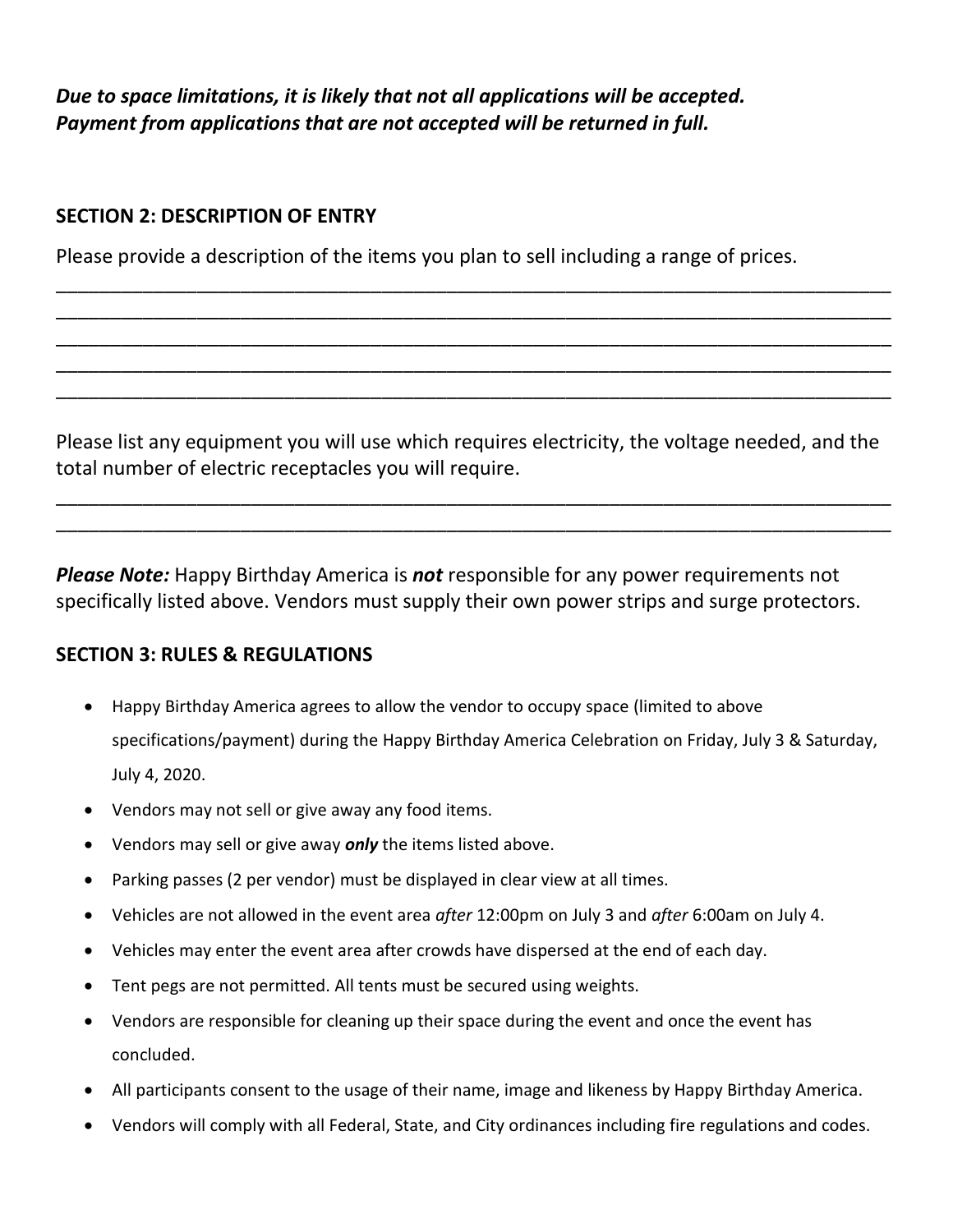#### **SECTION 4: AGREEMENT**

THIS INDEMNITY AGREEMENT made and entered this\_\_\_\_\_\_ day of \_\_\_\_\_\_ by and between \_\_\_\_\_\_\_\_\_\_\_\_\_\_\_\_\_\_\_\_\_\_\_\_ (Vendor) and Happy Birthday America.

#### WITNESSETH:

In consideration of the sum of One Hundred Dollars (\$100.00) per space cash in hand paid in good and valuable consideration not herein specifically set forth, the receipt of all of which is hereby acknowledged; \_\_\_\_\_\_\_\_\_\_\_\_\_\_\_\_\_\_\_\_\_\_\_\_\_\_\_(Vendor), hereby agrees to indemnify and hold harmless Happy Birthday America its agents, contractors, employees and volunteers for injury or damages to persons or property, for any and all other liability, loss, damages, cost or expenses, including attorney fees, incurred to defend against claims or to enforce the terms of this agreement incurred by Happy Birthday America or any third party in connection with the participation of the Vendor, its agents, contractors, employees and volunteers in the Happy Birthday America Celebration commencing on July 3, 2022 and terminating on July 4, 2022.

It is also expressly understood by the parties to this Contract, that the City of Staunton, Virginia, a municipal corporation, is not a party to this Contract and is not liable for the performance or breach of any provision hereof; and the participants also agree to indemnify and hold the City of Staunton harmless for injury or damages to persons or property by reason of their participation in the event.

By signing below, the undersigned agrees that Happy Birthday America ("HBA") will not be liable for any failure or delay in performing an obligation under this Agreement that is due to any of the following causes, to the extent beyond its reasonable control: acts of God, accident, riots, war, terrorist act, epidemic, pandemic (including the COVID-19 pandemic), quarantine, civil commotion, breakdown of communication facilities, breakdown of web host, breakdown of internet service provider, natural catastrophes, governmental acts or omissions, change in laws or regulations, national strikes, fire, explosion, or generalized lack of availability of raw materials or energy ( "Force Majeure Event"). The Parties hereby acknowledge that while current events related to the COVID-19 pandemic are known, future impacts of the outbreak are unforeseeable and shall be considered a Force Majeure Event to the extent that they prevent the performance of HBA's obligations under this agreement. If HBA cancels the event due to a Force Majeure Event, the undersigned acknowledges and agrees that there will be no refund for the fees paid to participate in such event, and the undersigned shall forfeit any such fees and hold HBA harmless for the same.